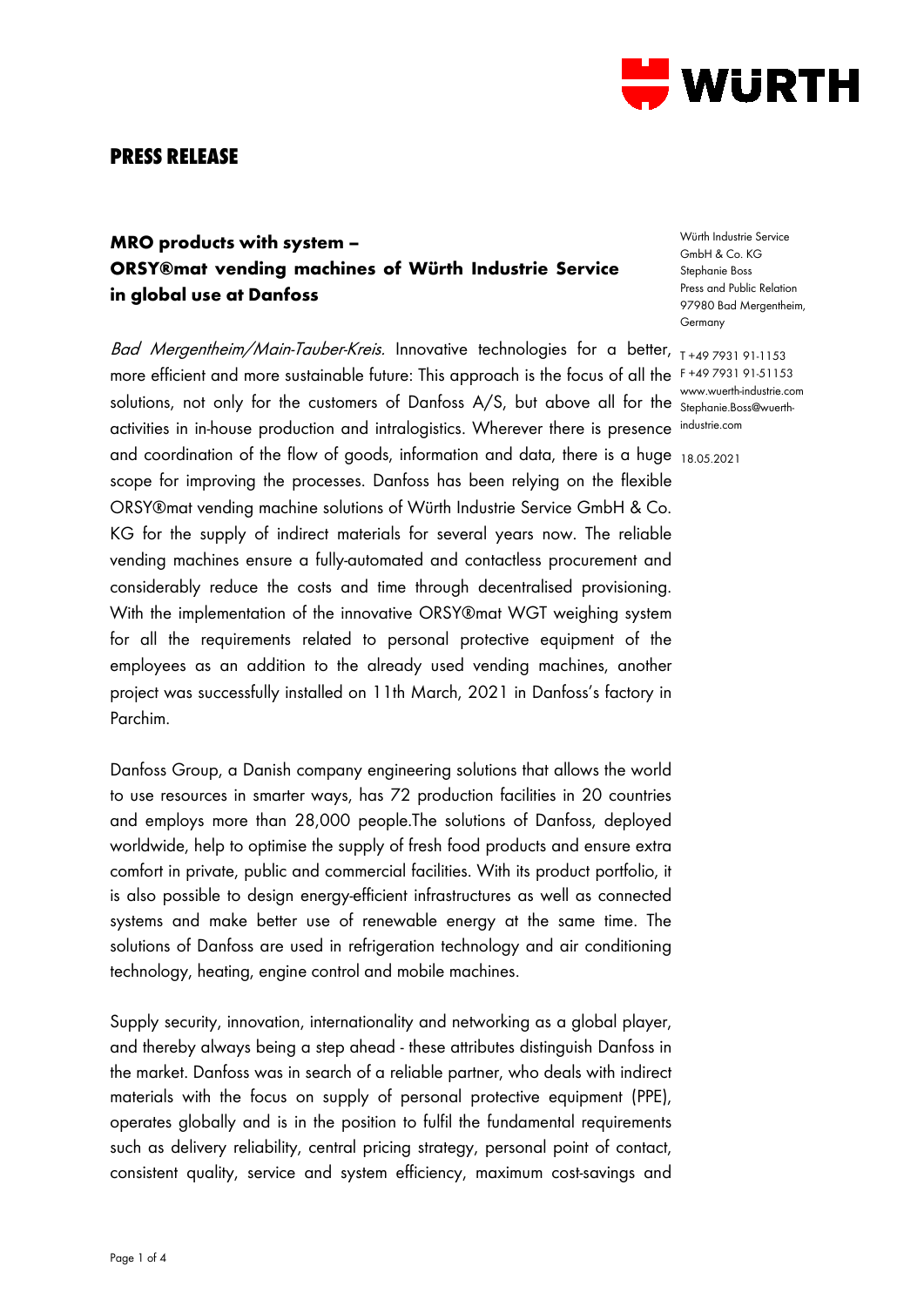

lean processes.

No sooner said than done! With its strategy as a comprehensive C-Parts partner with international presence, Würth Industrie Service has offered ideal conditions. The foundation is laid down by Würth Industrie Service's team of inhouse experts for Danfoss, who deal with the market and working situation at any given point of time and are fully familiar with the same. Apart from individual points of contact from Key Account Management, sales representatives and office staff, system and product specialists as well as engineers are also a part of the team of experts to reduce the process flow and make it as practical and target-oriented as possible. Owing to the Competence Centre structure it is possible to assemble an individual concept for ORSY®mat vending machines to clearly highlight the extent to which manual as well as extremely time-consuming activities in purchase can be reduced, orders can be triggered automatically and at the same time, a full transparency of the inventories and consumption of the auxiliary and operating materials used can be received.

A missing tool or a missing equipment can bring the production of a company to a standstill and thus entail significant costs. To prevent this from happening, as a first step, a pilot project was started at Danfoss's Neumünster facility in Germany to test the requirements and needs for a seamless and automatic MRO supply with two departments operating as usual. Two flap-based vending machines and four rotation-based vending machines were installed for various product groups. "All the employees working in the factories were able to withdraw their protective equipment such as gloves or goggles as well as other consumables such as adhesive tapes directly in the hall using their employee card via RFID. Completely autonomous, without diversions and without dependency on a centralised place for material dispensing.", says Lars Peter Christiansen, Global Category Manager at Danfoss. The intelligent ORSY®mat system digitally and automatically reorders the withdrawn items by taking a complete overview of the inventory and also provides an overview of the consumption and costs. Moreover, the storage is secured and loss can be reduced to a minimum through a secured access authorisation. After a period of six months, the other 20 vending machines were rolled-out in ten decentralised dispensing stations. "Within the Danfoss Group, the facility in Neumünster serves as an example of best practice for the entire group. In the meanwhile, the vending machines are rolled-out one by one in all the European countries.", says Christiansen.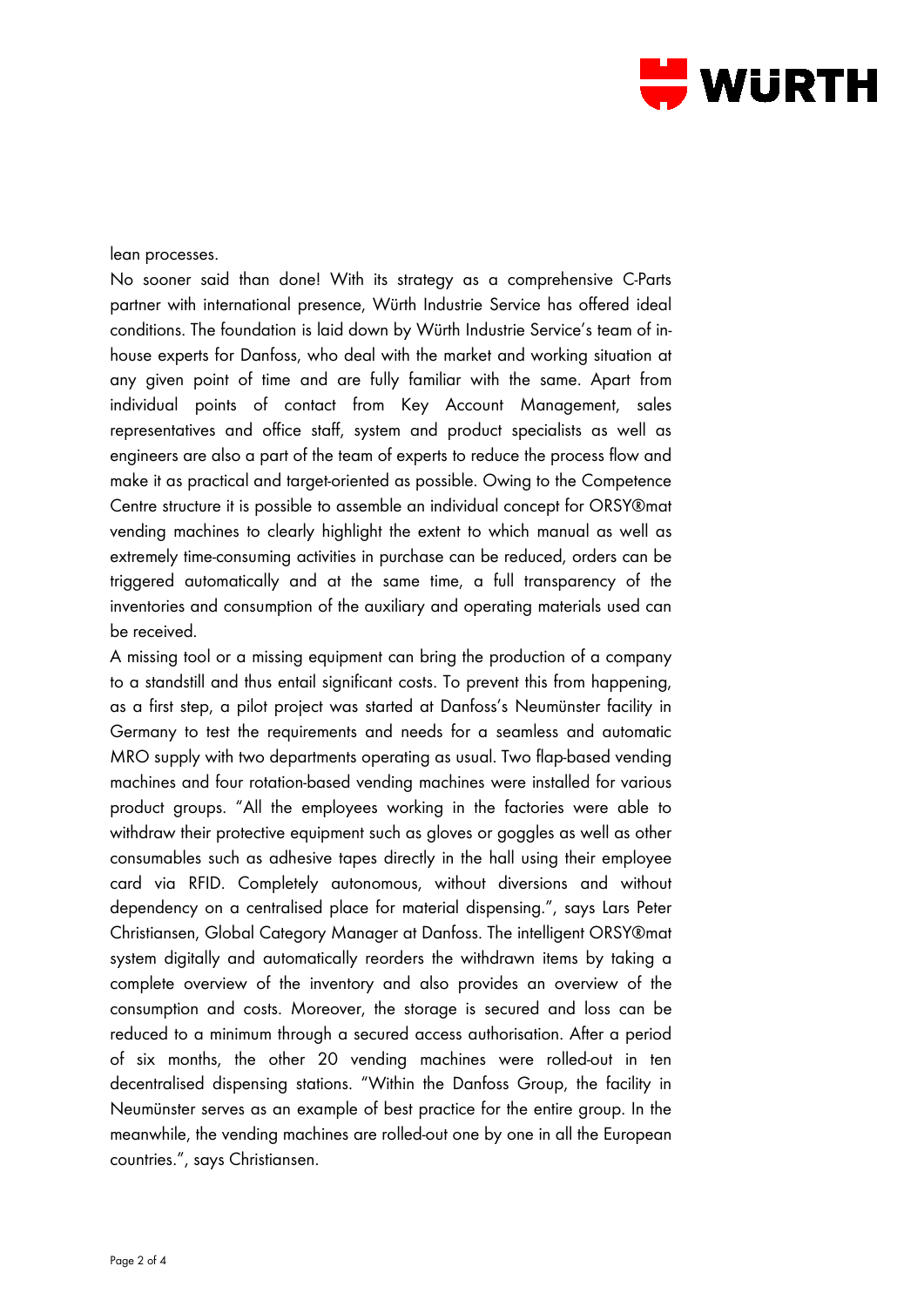

To ensure that Danfoss can also benefit from the pioneering developments of Würth Industrie Service, the latest ORSY®mat WGT (WGT stands for weight) vending machine for dispensing of personal protective equipment was implemented in Parchim facility in Germany in March. The ORSY®mat WGT weighing system detects the withdrawal of an item on the basis of the integrated weighing cells, in which the weight of the stored item is saved. By using this technology, individual items can be withdrawn without depending on the packaging unit. There is also an option to withdraw several items at the same time from the vending machine, as from a normal materials cabinet. After the item is withdrawn, the vending machine closes and takes stock of the complete inside inventory automatically and thus maintains a complete overview at all times.

In addition to the conventional vending machines, other digital system solutions are deployed at Danfoss together with the services for process optimisation. In the smaller company facilities with lesser quantities, the items are replenished via a global SAP-Ariba "punch out" catalogue, which can provide around 60,000 items. Danfoss and Würth Industrie Service are also working together closely to optimise activities such as product standardisation, analysis of filling cycles or processing via buffer cabinets.

Whether in Slovakia, France or Poland, the vending machines are a complete success and contribute to more efficiency and productivity by significantly reducing the costs and saving the time required for procurement. Danfoss is the perfect example demonstrating the potential and prospects in "MRO products with system".